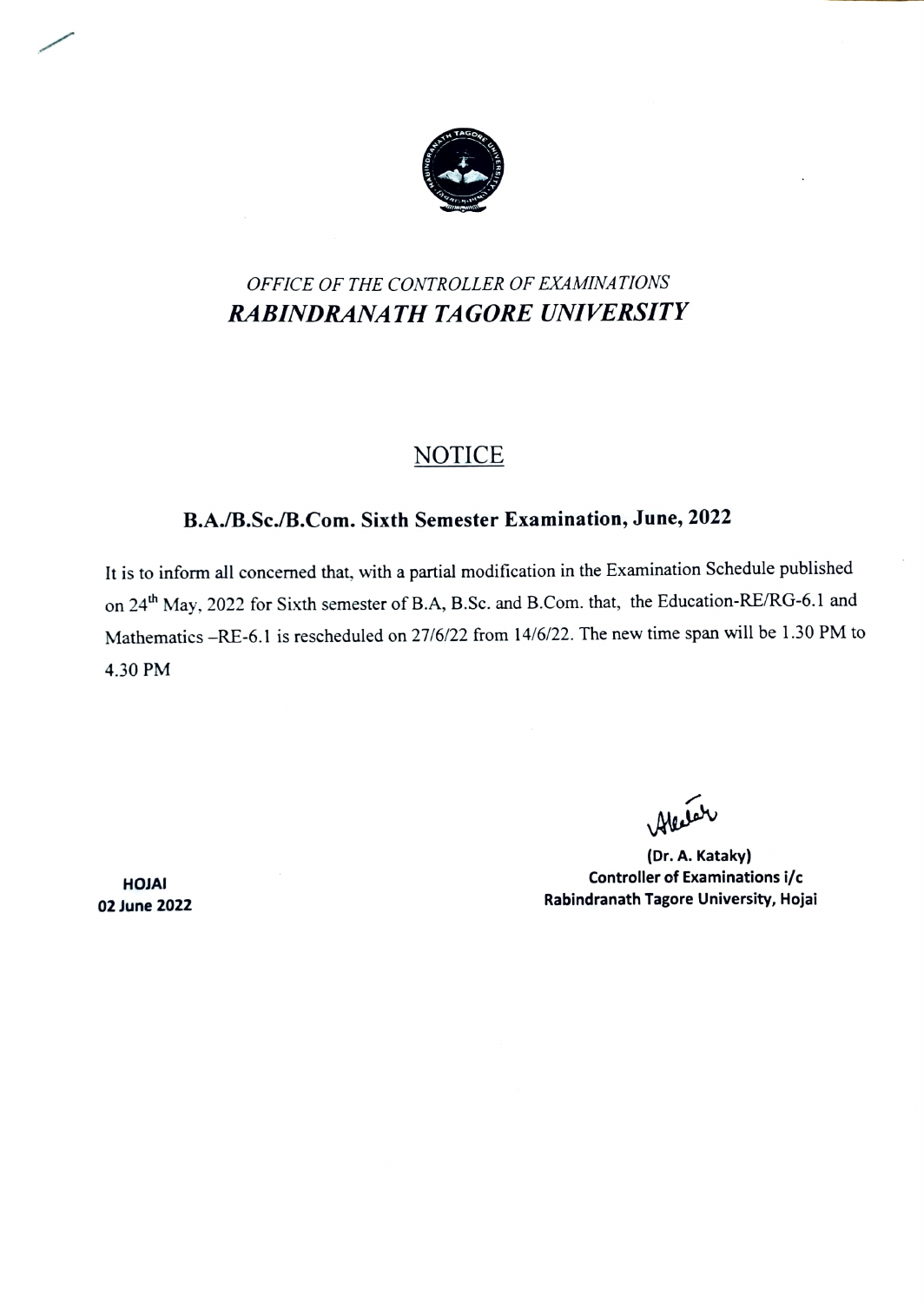

# RABINDRANATH TAGORE UNIVERSITY

B.A./B.Sc. Sixth Semester Examination, June, 2022 Exam Duration: Afternoon :01:30 PM To 04:30 PM

### REVISED PROGRAMME

| <b>Date</b> | Day       | <b>Afternoon</b>                                    |
|-------------|-----------|-----------------------------------------------------|
|             |           | (01:30 PM To 04:30 PM)                              |
| 13-06-2022  | Monday    | All HC-6.1(Arts/SC)                                 |
|             |           | Physics-RE-6.1/Zoology-RE-6.1/History-RG-6.1        |
| 15-06-2022  | Wednesday | All HC-6.2(Arts/Sc)                                 |
|             |           | (Assamese/Bengali/Hindi/Manipuri/Statistics)        |
|             |           | $RE-6.1$                                            |
| 16-06-2022  | Thursday  | History-RE-6.1                                      |
|             |           |                                                     |
| 17-06-2022  | Friday    | All HE-6.1 (Arts/Sc)                                |
|             |           | Chemistry-RE-6.1 Pol. Science-RE-6.1 Bengali-RG-6.1 |
| 21-06-2022  | Tuesday   | All HE-6.2(Arts/Sc)                                 |
|             |           | Economics-RE/RG-6.1                                 |
| 23-06-2022  | Thursday  | <b>Political science-RG-6.1</b>                     |
|             |           |                                                     |
| 25-06-2022  | Saturday  | <b>SEC (All Subjects)</b>                           |
|             |           |                                                     |
| 27-06-2022  | Monday    | <b>Education-RE/RG-6.1</b>                          |
|             |           | <b>Mathematics-RE-6.1</b>                           |

N.B. The practical examinations will be conducted on First week of August, 2022.

Aleser

(Dr.A. Kataky) Controller of Examinations i/c Rabindranath Tagore University, Hojai

HOJAI 02 June 2022